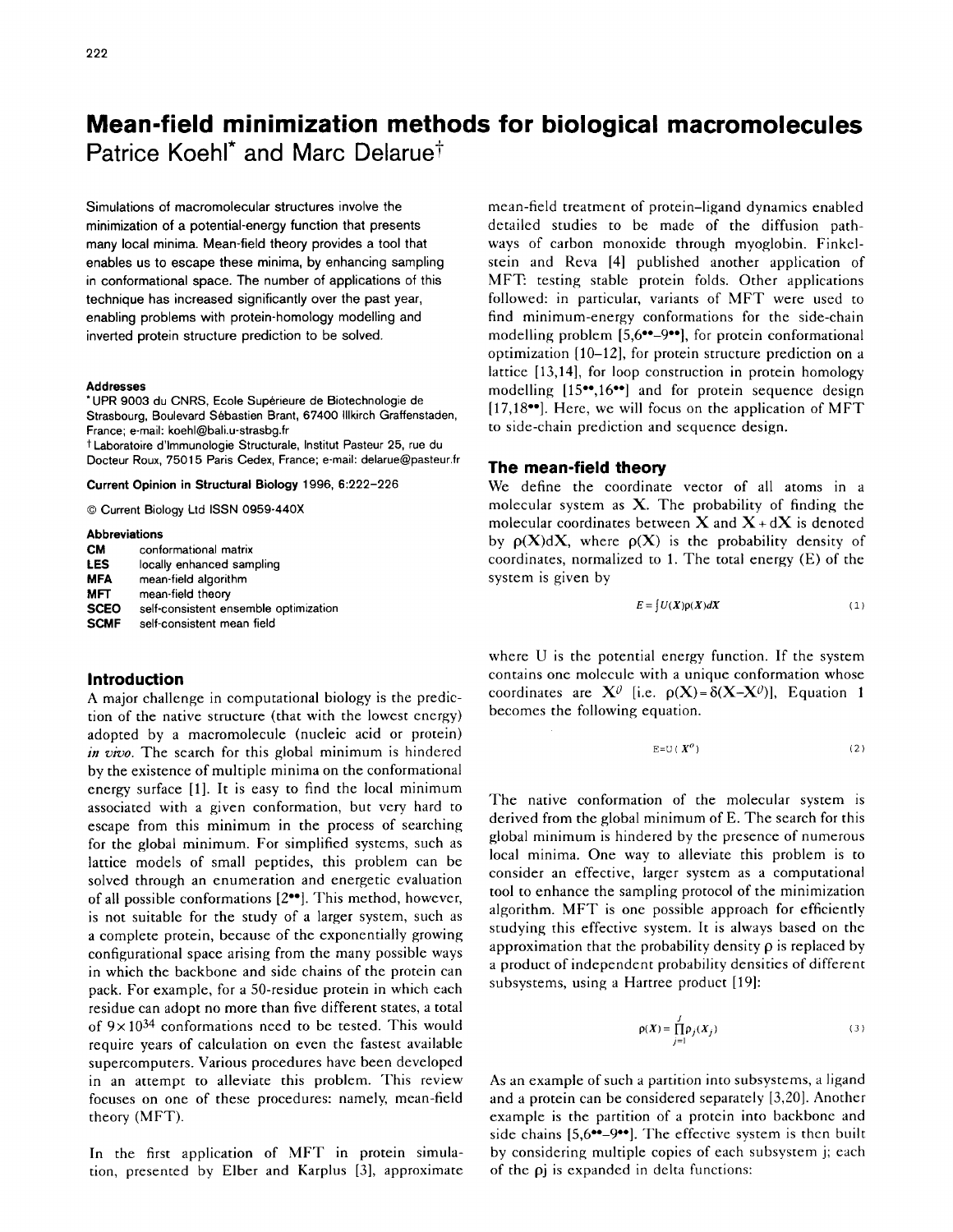$$
\rho_j(X_j) = \sum_{k_j=1}^{K_i} V(j, k_j) \delta(X_j - X_{k_j}^o)
$$
\n(4)

where  $k_i$  runs over all  $K_i$  copies of the subsystem j.  $V(j,k_i)$ are normalization factors verifying the following.

$$
\sum_{k_j=1}^{K_j} V(j, k_j) = 1
$$
\n(5)

For practical reasons,  $K_i$  is always finite.

Substituting Equations 3 and 4 into Equation 1 and integrating over the spatial variables leads to the equation below.

$$
E_{eff} = \sum_{\substack{k_j=1\\j=1,\dots,J}}^{K_j} \left( \prod_{l=1}^J V(l,k_j) \right) U(X_{k_1}^o, X_{k_2}^o, \dots, X_{k_j}^o, \dots, X_{k_J}^o)
$$
 (6)

For simplicity, we also assume that the potential function U can be written in pairwise form:

$$
U(X) = \sum_{j=1}^{J} U_j(X_j) + \sum_{j=1}^{J} \sum_{i>j} U_{ij}(X_i, X_j)
$$
 (7)

in which case Equation 6 reduces to:

$$
E_{eff} = \sum_{j=1}^J \sum_{k_j=1}^{K_i} V(j,k_j) U_j (X_{k_j}^o) + \sum_{j=1}^J \sum_{k_j=1}^{K_j} \sum_{i>j,l_i=1}^{J} V(j,k_j) V(i,l_i) U_{ij} (X_{k_j}^o,X_{l_i}^o) \quad (8)
$$

which is the energy used in most MFT applications discussed here. In a sense, the problem of finding the global minimum energy in the total configurational space is mapped to the problem of finding the minimum of this 'effective' potential energy, which is the sum of real potential energies calculated at different points (obtained from the delta function expansions in Eqn 4) multiplied by normalization factors. They correspond to all possible combinations of the coordinates for the various subsystems j. For example, there are  $K_i \times K_i$  alternative configurations of subsystems i and j that can be examined using a *single configuration* of the effective system. Roitberg and Elber [5] have demonstrated an important feature of  $E_{\text{eff}}$  namely, that the global minimum of the effective system described by the energy function  $E_{\text{eff}}$  coincides with that of the real system, which is described by a single configuration for each subsystem j. It also seems that the energy landscape corresponding to  $E_{\text{eff}}$  is much simpler than that of the original system.

The minimization of  $E_{\text{eff}}$  can be obtained by two different routes. Firstly, the normalization factors v are kept constant (usually taken as  $V(i, k_i) = 1/j$ , where J is the number of copies for subsystem j); the positions of each copy for each subsystem are then optimized by solving Newton-like equations of motion. This procedure corresponds to the LES (locally enhanced sampling) protocol [3,21], as well as to the multicopy sampling proposed by Rosenfield *et aL* [22] and Zheng *et aL*  [23]. Secondly the position of the various copies of the subsystems are supposed to be known and fixed in space (they correspond to the various possible rotamer states for a given side chain). The effective system is then described by an array v, whose current element  $V(i,k)$ is the probability that subsystem j is described by its possible state k. In this case, the free energy function  $(F = E<sub>eff</sub> - TS$ , where S is the entropy of the system and T the temperature) is minimized with respect to the variables  $V(j,k)$  [4,24] and the probabilities  $V(j,k)$  for each copy k of subsystem j are obtained as:

$$
V(j,k) = \frac{\exp\left(-\frac{W(j,k)}{kT}\right)}{\sum_{l=1}^{K} \exp\left(-\frac{W(j,l)}{kT}\right)}
$$
(9)

where  $W(j,k)$  corresponds to the molecular field potentials felt by the copy k in subsystem j as shown in the equation below.

$$
W(j,k) = \frac{\partial E_{eff}}{\partial V(j,k)}\tag{10}
$$

The system of Equations 8-10 is then iterated until convergence, that is, until self-consistency is achieved.

Interestingly, Equations 9 and 10 have been independently derived by direct evaluation of the partition function Z using the saddle-point approximation for MFT applications of neural network minimization [13,25,26]. In these cases,  $E_{\text{eff}}$  and W are generalized energies and kT is a parameter. Neural networks based on MFT have been applied to the problem of protein folding on a lattice [13]. The original application of MFT to neural networks is based on

$$
V(j,k) = \frac{\exp\left(-\frac{W(j,k)}{kT}\right)}{\exp\left(\frac{W(j,k)}{kT}\right) + \exp\left(-\frac{W(j,k)}{kT}\right)}
$$
(11)

instead of Equation 10 [27]. It should be mentioned that Equation 10 maintains the row normalization of the variables  $V(i,k)$ , which is defined by Equation 5, whereas the use of Equation 11 requires that extra terms are added to the pseudopotential functions  $U_i$  in order to impose Equation 5.

# **MFT as a tool for side-chain modelling in proteins**

The major problem that hinders the prediction of side-chain conformations for a protein with a known backbone scaffold is of a combinatorial nature: a systematic search of all possible side-chain packings for even a small protein is computationally unrealistic. Different strategies have been proposed to solve this problem ([9••]; Vásquez, this issue, pp 217-221).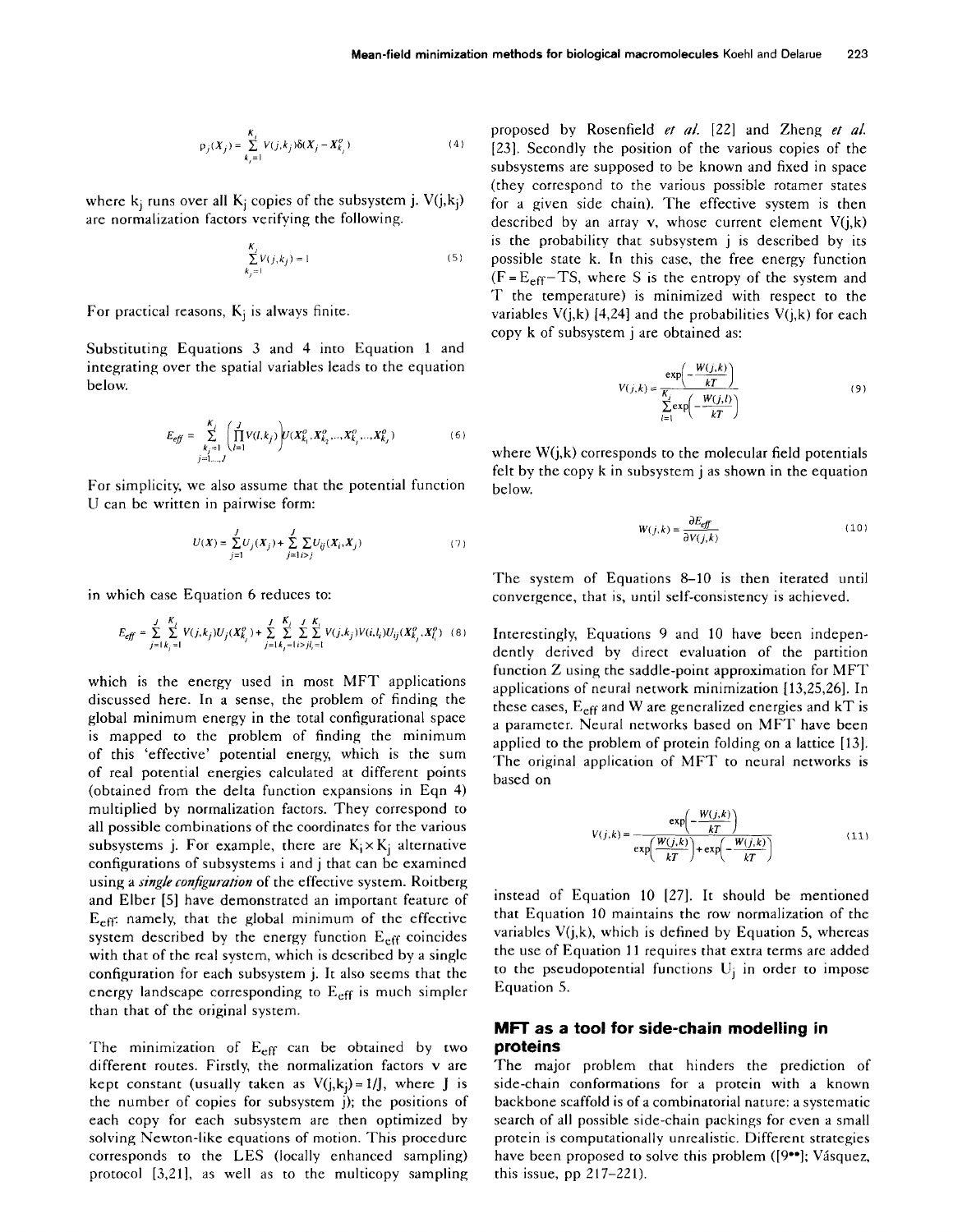The MFT protocol described above is well adapted to this problem. A protein of M residues is separated into the framework (containing the backbone and P fixed side chains) and the  $N = M-P$  side chains to be modelled, yielding N+I 'independent' subsystems. For each side-chain subsystem, multiple side-chain copies are connected to the same  $Ca$ . An application of the LES protocol to refine the positions of these side-chain copies was described by Roitberg and Elber [5]. Recent applications focus on the self-consistent optimization protocol.

#### **SCMF**

The SCMF (self-consistent mean field) optimization method  $[6\bullet\bullet]$  is a direct application of the MFT described above. It is based on the rotamer library of Tuffery *et a/.*  [28] and iteratively refines a conformational matrix (CM) of the side chains of a protein using Equations 9 and 10 (CM is identical to the array v defined above). During the refinement, the temperature is kept fixed at 300 K. The potential energy specified by U in Equation 8 includes 12-6 van der Waals interactions as well as geometric constraints for disulphide bridge formation. After convergence, the rotamers with the highest probability in the self-consistent CM are used to define the conformation of the side chains, yielding levels of accuracy similar to other automated side-chain modelling techniques. This accuracy is obtained at a much lower computational cost, which is found to vary only linearly with the size of the protein. The optimized CM can also be used to provide crude estimates of the conformational entropy of the side chain in the folded state of the protein. Limitations of the SCMF procedure are related to the definition of the potential function (which does not include electrostatics, for example), the inherent problem related to the use of a discrete rotamer library (the ideal solution, in which all side chains have been replaced by their closest root mean square [rms] rotamer, does not always correspond to the minimum of the potential function), and the choicc of the side-chain conformations based on the self-consistent CM.

# **SCEO**

SCEO (self-consistent ensemble optimization), another application of MFT to the problem of packing side chains in proteins, was independently described by Lee [7<sup>•</sup>°] at the same time as the description of SCME SCEO is similar to SCMF, in that it also uses Equations  $8-10$ , but it differs in that the temperature T is taken as an adjustable parameter. An equivalent to the  $CM$  is refined, starting at  $T = \infty$  (in which case CM is uniform) and gradually cooling down to 0 K, using the self-consistent refinement at each temperature step. At 0K, only one copy of each subsystem has a non-zero probability. In practice, it was found that the cooling process could be stopped at 298K. Another way in which SCEO differs from SCMF is that it does not rely on a rotamcr library. Instead, torsional angles vary in the full range of rotations from  $0-360^{\circ}$ , in 33 discrete steps of about 12°; a side chain defined by  $\chi$ 1 and  $\chi$ 2 is then defined by 1089 copies (this should be compared to a maximum of 16 based on the totamer library of Tuffery *et al.* [28]). The free rotation of the torsional angles imposes the addition of a torsional potential to the potential energy U. Because of the large numbers of copies for each side chain, explicit integration of Equation 8 over all possible residue-residue interactions would require intensive computation. Instead, in SCEO, the mean field is approximated using an elegant Monte Carlo sampling biased by the residues' conformation probabilities included in CM. Computations, however, are still limited to a small number (N) of side chains to be modelled (typically six or eight). Predicted energies based on SCEO refinement of a series of nine mutants of the hydrophobic core of the  $\lambda$  repressor protein correlated well with experimental free energies of unfolding.

## **Mean-field algorithm**

Recently, Vásquez [9\*\*] derived a third method, referred to as MFA (mean-field algorithm) for side-chain modelling using mean-field theory that starts in exactly the same way as the SCMF procedure, but follows a different mean-field Monte Carlo procedure to select the correct rotamer on the basis of the self-consistent conformation matrix CM for each residue to be modelled. Using this MFA protocol, a larger rotamer library and a 9-6 van der Waals potential  $(instead of the classic 12–6 potential)$ , Vásquez found significant improvements in protein side-chain modelling accuracy using this method compared to SCME

# **MFT applications to protein sequence design**

In inverted protein design, one seeks protein sequences that arc compatible with a known three-dimensional structure. Two main issues have to be addressed in this procedure. Firstly, the combinatorial problem of testing all possible sequences on the structure cannot be solved systematically, except for small parts of the protein [29]. Secondly, a measure of the compatibility of a sequence with a given structure is needed. A possible approach to the first problem is based on MFT and has been explored by Kono and Doi [18°°]. In their method, the protein is again divided into a framework and the N residues to be modelled, yielding N+I subsystems. For each residue subsystem, multiple side chains are attached to the  $Ca$ , corresponding to all rotamers of all amino acids that could fit. Each copy is assigned a probability, and these probabilities are iteratively refined using Equations 9 and 11 until self-consistency is reached. The potential function U in Equation 8 contains a 12–6 van der Waals potential, as well as terms to maintain row normalization (Eqn 5) and to favour strongly stable states, in which only one copy per residue has a non-zero probability. The initial probability matrix is chosen randomly, so as to generate a family of possible sequences. Though the method is restricted to the interior core region, and the list of possiblc amino acids at each site is limited to six hydrophobic residues, it produces encouraging results. The native sequence is always recovered among the best refined sequences, which are all well packed.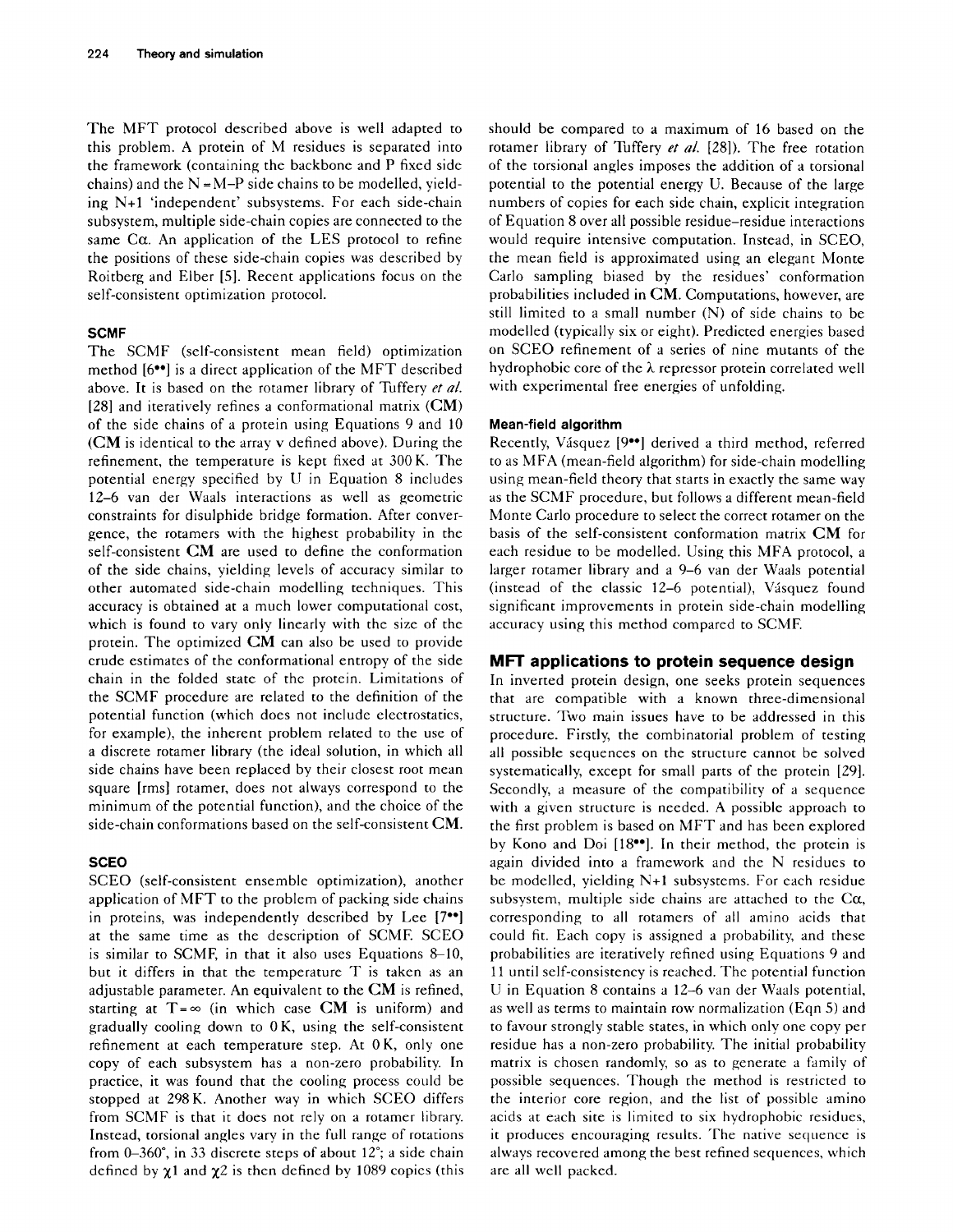Extension of this procedure to the full protein, where all twenty amino acids are allowed at each site, is computationally easy but conceptually not straightforward. Without any sequence composition constraint and with only van der Waals energetics, unrealistic sequences will be obtained, as observed when using other sequencedesign techniques [30\*\*-33\*\*]. Present theoretical efforts in sequence design focus more on the definition of the potential energy functions than on the minimization problem [34,35] (see also the two related reviews in this issue by Jernigan and Bahar [pp 195-209] and Thornton and Jones [pp 210-216]). In particular, it is not clear whether or not residue-residue statistical potentials derived from the Protein Structure Data Base can be used as real two-body potentials in Equation 8.

# **Conclusions**

So far, MFT applications have mainly been focused on modelling theoretical problems: side-chain modelling  $[5,6^{\bullet\bullet}-9^{\bullet\bullet}]$ , loop design in protein modelling  $[15^{\bullet\bullet},16^{\bullet\bullet}]$ , predicting protein mutant energetics [7••], fitting a native structure to a lattice [13], and the protein folding [13,14] and inverse folding problems [17,18°°]. In fact, MFT can be applied to any optimization problem in molecular structures. Protein structure calculations based on experimental NMR and/or X-ray crystallography data should also benefit from it; an application of multicopy sampling for X-ray crystallography has recently been described [36••]).

Protein design will probably become a great challenge for MFT. The problem in this area is to identify amino acid sequences with no obvious similarity to known sequences that would adopt a given three-dimensional protein fold. The challenge arises from the seemingly limitless number of possible sequences from which to choose and MFT can provide one solution to overcome this problem.

# **Acknowledgements**

Wc arc grateful to H Orland, T Garcl, B Rcva, A Finkclstcin, A Godzik, J-F l.efevre, I) Moras and T Simonson for fruitful discussions on protein structure simulations. Wc also thank G Hoffmann for editorial assistance.

# **References and recommended reading**

Papers of particular interest, published within the annual period of review, have been highlighted as:

- of special interest
- of outstanding interest
- **1.** Gibson KD, Scheraga HA: The multiple minima problem in **protein** folding. In *Structure and Expression: from Proteins to Ribosomes.* Edited by Sarma RH, Sarma MH. Guilderland, NY: Adenine Press; 1988:67-94.
- 2. Dill KA, Bromberg S, Yue KZ, Fiebig KM, Yee DP, Thomas PD, Chan HS: Principles of protein folding - a perspective from simple exact models. *Protein Sci* 1995, 4:561-602.

A thorough review on exact hydrophobic-polar (HP) lattice models of proteins, and their use in studying the thermodynamics and kinetics of protein folding processes.

3. Elber R, Karplus M: **Enhanced sampling in molecular dynamics: use of the time-dependent Hartree approximation for** a

simulation of **carbon monoxide diffusion through myoglobin.**  *J Am Chem Soc* 1 gg0, 112:9161-9175,

- **4. Finkelstein AV,** Reva BA: A **search for the** most stable folds of **protein chains.** *Nature* 1991, 351:497-499.
- 5. Roitberg A, Elber R: **Modelling side-chains in peptides and proteins: application of the locally enhanced sampling and the simulated annealing method to find minimum energy conformations.** *J Chem Phys* 1991, 95:9277-9287
- **6. Koehl P, Delarue M: Application** of a self **consistent mean**
- field theory to predict protein side-chain conformations and estimate their conformational entropy. *J Mol Biol* 1994, 239:249-275,

A method for modelling protein side chains on a given framework is described. The method is based on a rotamer library and iteratively refines a conformational matrix of the side chains of a protein, using a self-consistent mean-field approach. The energy function only includes 12-6 Lennard Jones potentials. The rotamers with the highest probability in the optimized conformation matrix are used for final prediction. The conformational matrix also provides estimates of the configurational entropy of the side chains in folded proteins (see also [7\*\*,9\*\*])

7. Lee C: **Predicting protein mutant energetics by self consistent**  • o **ensemble optimisation.** *J Mol Biol* 1994, 236:918-939.

A self-consistent ensemble optimization is applied to predict side-chain conformations in the core of a protein and the effect of mutations on protein stability. It differs from the method presented in [6\*°] in that it does not rely on a rotamer library. Its application, however, is limited to small proteins, or to a limited number of side chains in a larger system (see also [ 9°']).

8. Zheng Q, Kyle DJ: Multiple copy sampling: rigid versus flexible ,,o protein. *Proteins* 1994, 19:324-329.

The effects of protein flexibility on multiple copy sampling are systematically evaluated by studying a single side chain placement. The technique is shown to be significantly more efficient when a flexible, but harmonically constrained, protein is used instead of a rigid protein.

9. V&squez M: **An evaluation of discrete and continuum search**  • e **techniques for conformational analysis of side chains** in **proteins.** *Biopo/ymers* 1995, 36:53-70.

Methodologies for calculation of side-chain conformations in proteins are evaluated, including heat bath algorithm and MFT techniques. It is shown that using non-ideal rotamers, as well as modification of the Lennard Jones energy function to a 9-6 potential instead of a 1 2-6 potential, leads to more accurate predictions.

- 10, Olszewski KA, Piela L, Scheraga HA: Mean field theory as a **tool for intramolecular** conformational optimisation. 1. **Tests on terminally-blocked alanine and met-enkephalin.** *J Phys Chem*  1992, 96:4672-4676.
- 11. Olszewski KA, Piela L, Scheraga HA: Mean field **theory as a tool for intramolecular** conformational optimisation. 2. Tests **on the homopolypeptides decaglycine and icosalanine.** *J Phys Chem*  1993, 97:260-266.
- 12. Olszewski KA, Piela L, Scheraga HA: Mean field **theory as a tool for intramolecular conformational optimisation. 3. Test on**  melittin. *J Phys Chem* 1993, 97:267-270.
- 13. Rabow AA, Scheraga HA: **Lattice neural network** minimization. **Application of neural** network optimization for locating **the**  global-minimum conformations of proteins. *J Mo/Bio11993,*  232:1157-1168.
- 14. Finkelstein AV, Reva BA: **Search for the stable state of a short chain** in a molecular field. *Protein Eng* 1992, 5:61 7-624,
- 15. Zheng Q, Rosenfeld R, DeLisi C, Kyle JD: **Multiple copy sampling**  • . in **protein loop modeling: computational efficiency and**  sensitivity to **dihedral angle** perturbations. *Protein Sci* 1994, 3:493-506.

The bond-scaling relaxation technique proposed earlier by some of the same authors is combined with multiple copy sampling to enable them to model loop conformations in proteins, leading to an increased efficiency of up to a factor of five. The variability in the converged loop conformations is used to estimate the accuracy of the models.

16. Koehl P, Delarue M: **A self consistent mean field approach**  • - to **simultaneous gap closure and side-chain positioning** in

**homology** modelling. *Nature Struct Biol* 1995, 2:163-170. The SCMF approach presented in [6<sup>\*</sup>] is generalized to apply to the prob-

lem of the simultaneous modelling of loops and the positioning of side chains in proteins. It relies on a database search to generate possible fragments for modelling gaps, and on a rotamer library to define side-chain conformations. Each loop fragment and each side-chain rotamer is characterized with a probability, which is refined using MFT. We show that, in the presence of multiple loops, simultaneous modelling yields more accurate predictions (see [14]).